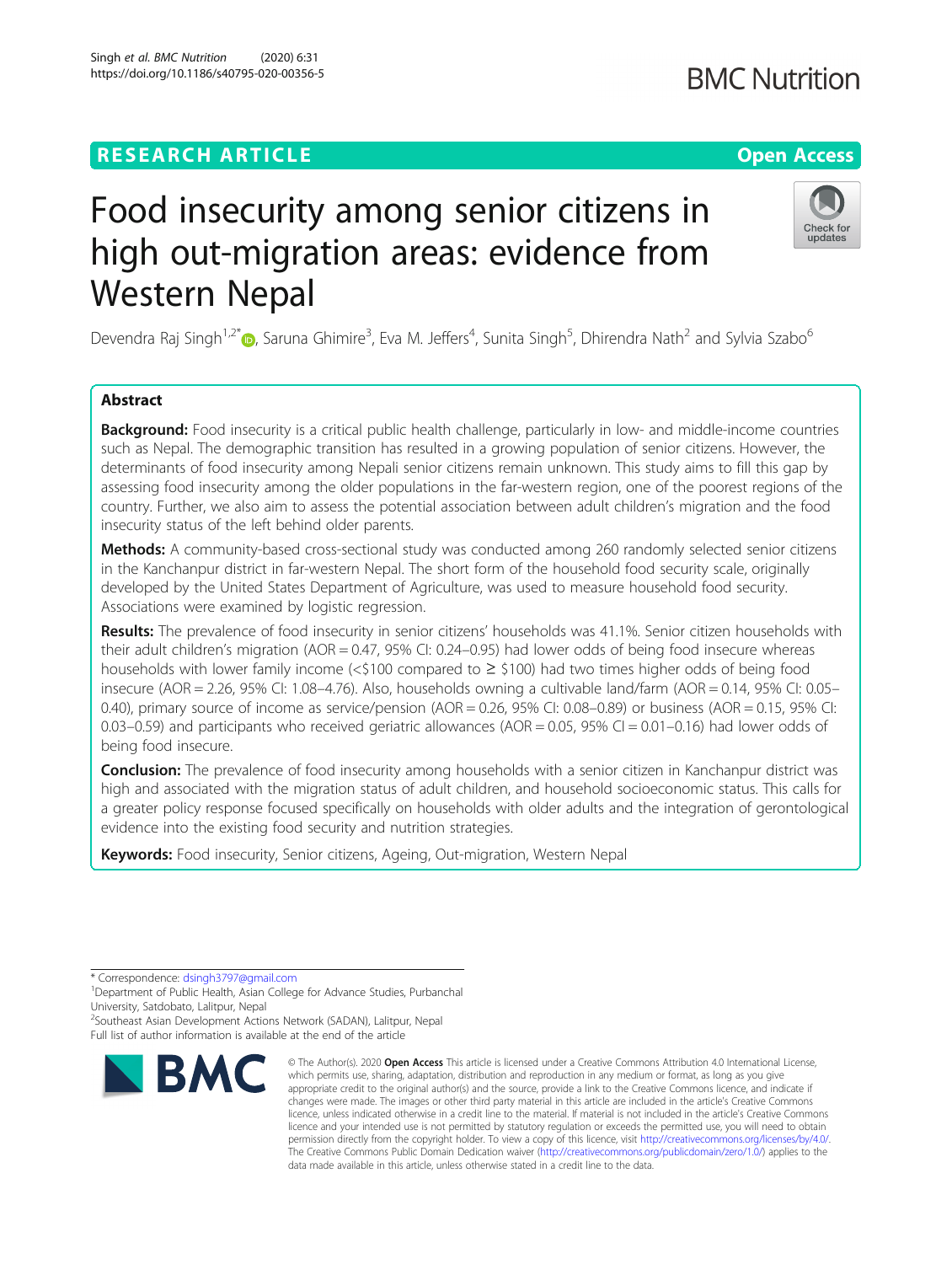## Background

Food insecurity is a global public health challenge and is associated with poor nutritional outcomes and health status [\[1](#page-7-0)–[3](#page-7-0)]. Food security of individuals or households refers to "the situation when all people, at all times, have physical, social and economic access to sufficient, safe and nutritious food that meets their dietary needs and food preference for an active and healthy life" [\[4](#page-7-0)]. While overnutrition is increasingly a major public health issue in many developed countries [\[5](#page-7-0)], most of the low- and middle-income countries are still struggling to overcome hunger and undernutrition [\[6](#page-7-0)]. About 11% of the world population is currently affected by hunger, and the world will have to feed an additional 2.3 billion people by the year 2050 [[6\]](#page-7-0). Considering this imminent challenge, the United Nations has set a goal of ending hunger, achieving food security and improving nutrition, and promoting sustainable agriculture as the second goal of its Sustainable Development Goals agenda, to be achieved by the year 2030 [[7](#page-7-0)].

Nepal is one of the poorest countries, with less than US\$1000 gross domestic income per capita [[8\]](#page-7-0). Although agriculture is the main occupation among the Nepali population, the rapid global climate change paired with seasonal natural disasters such as flood and landslides, have severely affected the Nepalese agriculture system [[9\]](#page-7-0). Consequently, food prices have increased, and access to food has become more difficult, particularly for the poorest segments of the society. Nearly five million Nepalese are directly affected by severe hunger and malnutrition [\[10](#page-7-0)]. Globally, Nepal ranks 72nd in the Global Hunger Index [\[11\]](#page-7-0). The newly promulgated constitution of Nepal of 2015 has established the provision of food security as the right of every Nepali citizen. Specifically, to address the issue of food insecurity in the country, the Government of Nepal has drafted the Food and Nutrition Security Plan of Action [[12](#page-7-0)] and established a High Level Nutrition and Food Security Steering Committee to monitor the food insecurity status in the country [\[13\]](#page-7-0). Despite these commitments, a 2011 national survey reported about half (51%) of Nepalese households to be food insecure: 12% mildly, 23% moderately, and 16% severely food insecure [\[14\]](#page-7-0). Although severe food insecurity is declining (16% in 2011 to 10% in 2016), mild food insecurity is increasing (12% in 2011 to 20% in 2016) [[14](#page-7-0), [15](#page-7-0)]. Nevertheless, and irrespective of the trend, a 10% prevalence of severe food insecurity is still high enough to draw the attention of stakeholders. The country has also noted differential prevalence by rural and urban settings and ecological zones [\[15\]](#page-7-0). Notably, these statistics provide an overall picture of the population, and knowledge of food insecurity among senior citizens are lacking.

In Nepal, demographic transition has resulted in a burgeoning population of older adults, which comprised about 8% of the total population in the latest census of 2011 and is projected to further increase by 11% in 2030 [[16,](#page-7-0) [17\]](#page-7-0). Further, the annual population growth rate of senior citizens (3.5%) is greater than the overall population growth rate (2%) of the country [\[16](#page-7-0)]. Nepal's Senior Citizen Act defines people aged 60+ as senior citizens [[18\]](#page-7-0). Older adults are already at increased risk of chronic health problems, which can be further exacerbated by food insecurity and poor nutritional status [[19](#page-7-0)–[21\]](#page-7-0). The determinants of food insecurity among older adults can be classified into five broad constructs such as intrapersonal, interpersonal, institutional, community, and sociopolitical factors [[22\]](#page-7-0).

Furthermore, in addition to the biological, physiological, and emotional changes accompanying the aging process, older adults in Nepal are currently facing sociostructural changes in Nepali society [[23](#page-7-0), [24\]](#page-7-0). Nepalese communities have a long-established culture and tradition of staying together in a joint/extended family, wherein multiple generations reside together, and adult sons are morally obliged to provide care and support to older parents [[23](#page-7-0), [25\]](#page-7-0). Recently, both in rural and urban areas, the conventional joint/extended family system is being replaced by nuclear families [[23,](#page-7-0) [25\]](#page-7-0), creating challenges regarding the care and support of older adults. Moreover, the high rates of adult children migration, both internal and external, resulted in many older parents being left alone, making them more vulnerable to negative health consequences, such as feelings of loneliness, helplessness, frustration, and increased household and social burdening [[26,](#page-7-0) [27\]](#page-7-0). Contrary, the remittance received from the migrant child may uplift households' food purchasing power and thus may increase the food security of the left behind older parents. Although no previous studies have examined food insecurity of the left behind Nepali older parents in the context of adult children's migration, our hypothesis is based on the premise that food insecurity status is strongly correlated with poor household income or economic crisis [\[28](#page-7-0)]. For Nepal's government, as well as the left-behind family members, the remittance received from foreign employment is a major source of finance [[29,](#page-7-0) [30](#page-7-0)]. For families of migrant workers, remittance may help to overcome the financial crisis, and by increasing purchasing capacity, it may help to buffer food insecurity.

Studies from international settings [\[3](#page-7-0), [20\]](#page-7-0) suggest that older adults are more vulnerable to food insecurity. The previous studies from Nepal have focused on the general population [[14](#page-7-0), [15](#page-7-0), [31\]](#page-7-0), and to the best of our knowledge, none of the previous studies have assessed the food insecurity status among Nepali senior citizens. Moreover, food insecurity status among Nepali senior citizens in the context of adult children's migration has not been studied before. The present study aims to fill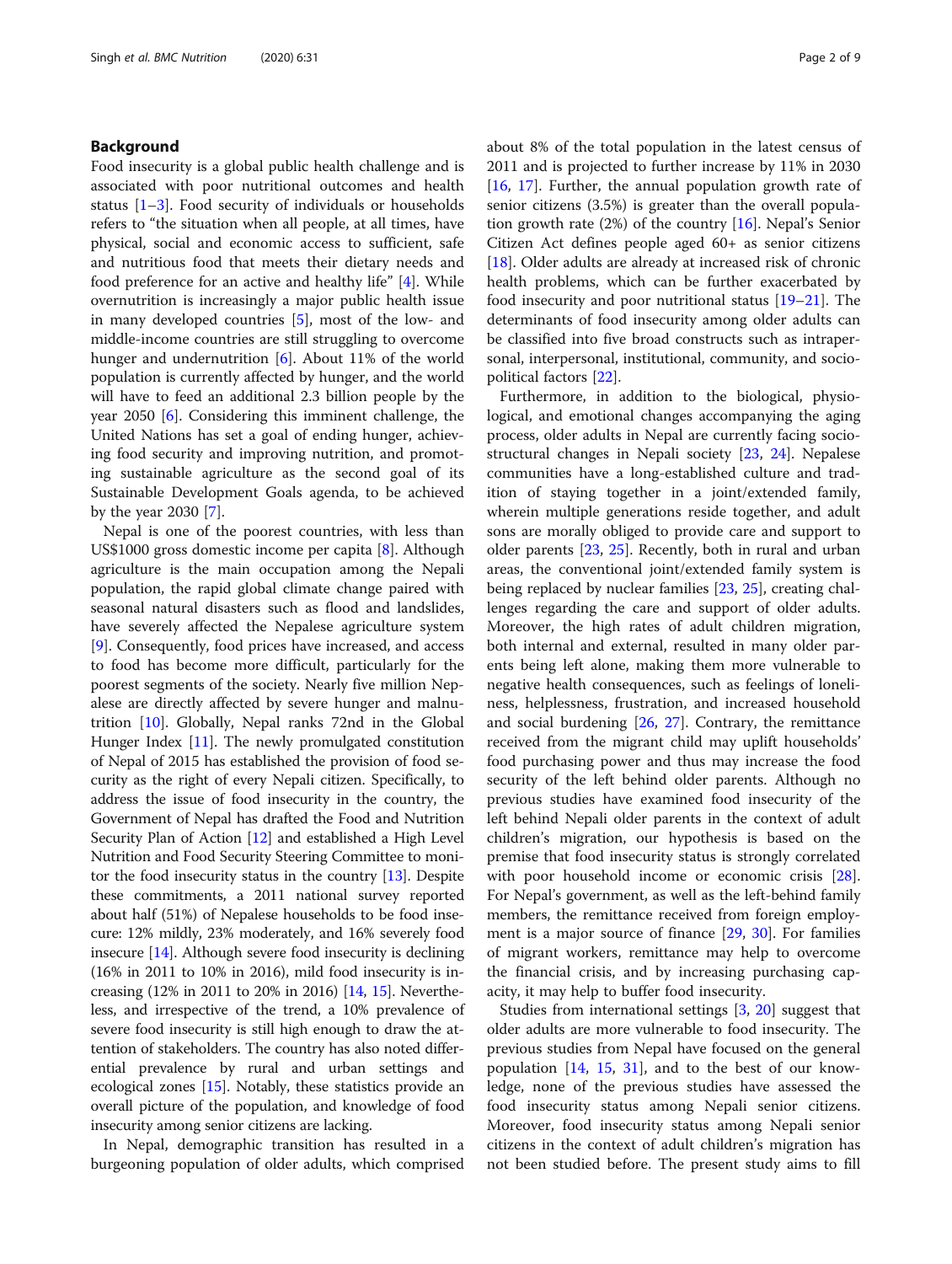this gap by using newly collected primary data from one of the most vulnerable regions in Nepal, far-western region. The findings of this study will contribute to future provincial and local level social security policies for senior citizens. Therefore, the objectives of this study were (1) to assess the household food insecurity status of senior citizens; and (2) identify the factors associated with households' food insecurity among senior citizens of far western Nepal.

## Methods

## Study design and setting

A community-based cross-sectional study was conducted in the Kanchanpur district of the far-western region of Nepal from June to September 2017. The overall prevalence of food insecurity in this district in 2014, measured in terms of food poverty (measured in terms of insufficient per capita food expenditure) was 28% [[32\]](#page-7-0). The district has high labor migration; almost 94% of households have at least one family member who has migrated in search of labor jobs [[33](#page-7-0)]. There is a high outflow of seasonal labor migrant workers to the neighboring country of India, which borders the district in the south and west [[34](#page-7-0)]. The Gulf nations and Malaysia are popular destinations for long-term labor migration for youth and adults of this district [[34](#page-7-0)]. These conditions make the district an appropriate site for the study of food insecurity in the context of migration.

The study district has a total of nine local administrative units (i.e., seven urban municipalities and two rural municipalities locally known as Gaupalika). Using simple random sampling, we selected one of the nine local administrative units of Kanchanpur district. The selected Krishnapur municipality is composed of urban and semi-urban areas [\[35](#page-7-0)] and has 6723 households with a total population of 36,706 (17,552 males and 19,154 females); of which the population of senior citizens was 2505 (1184 male and 1321 female) [[36\]](#page-7-0). Krishnapur municipality had 1861 (27.68%) households with an absent family member (absent for employment or study or business purpose), with a total of 3026 absent people (2549 male and 477 female) [[36\]](#page-7-0).

#### Sample and inclusion criteria

The required sample size of 260 for this survey was estimated by R language-based Decision Analyst software, considering 24% prevalence of malnutrition among Nepalese senior citizens [\[37](#page-7-0)], 95% confidence intervals, 5% precision level, and a total population of 2505 older adults in the study area [[36](#page-7-0)].

In this survey, respondents were the communitydwelling senior citizens. Criteria for eligibility included being at least 60 years old, a permanent resident of Krishnapur municipality (defined as at least 1 year of residence), and having at least one biological, step, or adopted adult child  $(≥18 \text{ years}$  old). With the help of google map, surveyor started from one end of the street and selected every fifth alternate household by systematic sampling. On successive days, a different street was picked, and the same process was repeated until the desired sample size was met. One eligible senior citizen respondent was selected from each household; therefore, the number of households in the study was similar to the number of older participants. If two or more eligible participants were in one household, as is common in Nepal, the eldest was chosen. If an eligible participant was not present in the selected house, then data was sought from an eligible participant in the adjacent house. This study is the second part of the previous study that aimed to measure the association of adult children's migration with overall well-being of the left-behind elderly parents in Nepal [[38\]](#page-7-0).

#### Data collection, study instruments and variables

The study team collected data visiting older residents of Krishnapur municipality. Interviewers conducted faceto-face interviews in the Nepali language with individual participants to solicit information. The enumerators were public health students, and they were provided 2 days of in-person training on study objectives, data collection procedures, sample choice, tool contents, eligibility criteria, and consent process. The enumerators were familiar with the study objectives, procedure, and research ethics. The quality of the data was ensured through regular supervision of enumerators in the field, cross-checking of the collected data, and recollection of the initially missing data.

## Household food insecurity

The Six-Item Short Form of the Food Security Survey Module, originally developed and validated by the United States Department of Agriculture, was used to quantify the main outcome of this study, i.e., food insecurity of the households with senior citizen [[39\]](#page-7-0). It is a continuous, linear scale variable that measures the degree of severity of food insecurity or hunger experienced in the last 12 months by a household in terms of a single numerical value [\[39](#page-7-0)]. The tool has been validated and used in the neighboring country, India, which provides the closest cultural settings to ours  $[40, 41]$  $[40, 41]$  $[40, 41]$  $[40, 41]$ . The original tool was translated into the Nepali language and pretested among 26 senior citizens from the adjacent municipality before it was used. No major changes were made following the pretest. Only minor changes related to typo was corrected following pre-test. Cronbach's alpha of the tool in this study was 0.76.

A series of six questions focused on the affordability of food in the senior citizen living households in the last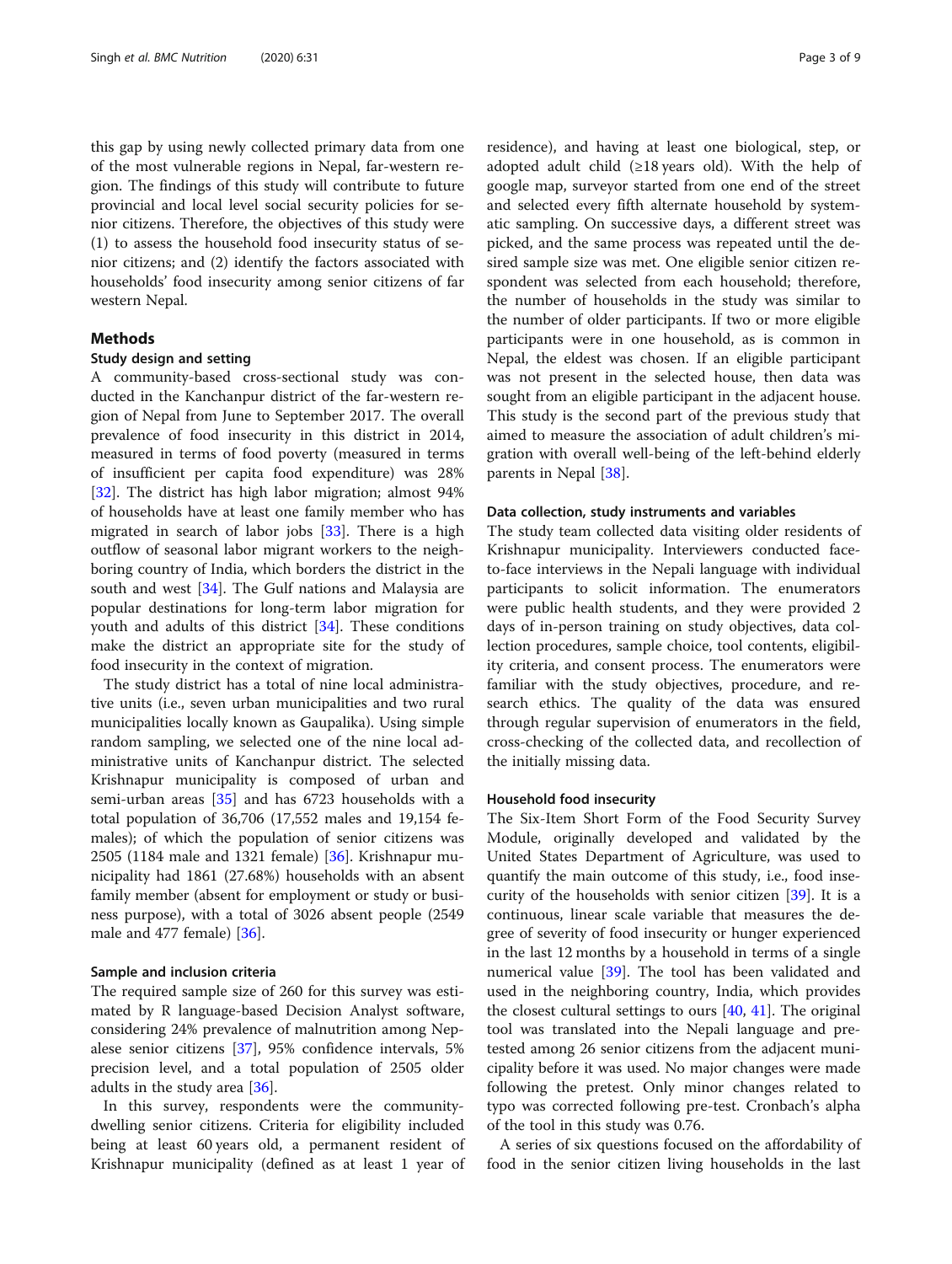12 months. The aim was to collect the information regarding 1) concerns about food scarcity, 2) lack of resources for preferred food, 3) lack of variety of food/ balanced meals, 4) eating different meals than needed/ skipping meals due to lack of resources, 5) eating less meals than required due to lack of resources, and 6) not having a meal as a result of unavailability of food [\[39](#page-7-0)]. Each item in the food security scale was reduced to the categories of affirmative or not, as per the recommendation [[39\]](#page-7-0). The sum of affirmative responses to the six questions in the module is the household's raw score on the scale. As per the guideline, the food security status of households with raw score 0–1 was coded as food secure and two categories "low food security" (raw score 2–4) and "very low food security" (raw score 5–6) were coded as food insecure [\[39](#page-7-0)].

#### Socio-demographic variables

The ecological conceptual framework [\[22](#page-7-0)] suggests five broad constructs for the determinants of food insecurity among older adults. These include intrapersonal, interpersonal, institutional, community, and sociopolitical factors [\[22](#page-7-0)]. Although we used this model to conceptualize our study, given the limited scope of our study, we included only the intrapersonal and sociopolitical factors that determined food insecurity among older adults. Accordingly, the independent variables included in this study are intrapersonal factors such as participants age, sex, ethnicity, family structure, migration of adult children, family monthly income, primary source of income, smoking habit, and having own cultivable land and sociopolitical factors such as participants receiving a geriatric allowance under government social protection system.

Participants' ethnicity was classified into three major groups: Upper Caste, Janajati, and Dalit, to reflect Nepalese society's ethnic/caste hierarchical system. Generally, Upper Caste referred to the most advantaged group, Janajatis referred to medium, and Dalit referred to the most disadvantaged group [[42\]](#page-8-0). Family structure was classified as nuclear (older participant living by themselves or with a spouse), joint (older participant living with an adult child and their family), and extended family (older participant living with more than one adult child and their family in the same household). Adult children's migration was defined as living away from the home district for the sole purpose of employment or income generation, for a period of at least 6 months, excluding the occasional visits. Socio-economic variables included self-reported family monthly income and primary income source, owning a cultivable land, and recipient of geriatric allowance. Under the social protection system, the Government of Nepal provides a monthly equivalent to US\$19 old age allowance to senior citizens who are above 70 years of age [[43\]](#page-8-0). However, citizens older than 60 from Dalit ethnic group and residents of the Karnali region are entitled to additional senior citizen monthly allowances [\[43](#page-8-0)].

## Data management and analysis

The collected data were entered into EpiData software v3.1 [\[44](#page-8-0)] and transferred into IBM SPSS Statistics for Window Version 21.0 (IBM Corp. Armonk, NY, USA) for statistical analyses. Based on the nature of the data, measures of central tendency and spread and frequencies were calculated. Differences in mean values and frequency distributions between food secure and insecure households were assessed using independent t-tests and Pearson's chi-square (χ2) or Fisher's Exact tests, respectively. Binary logistic regression model was used to analyze the presupposed association between food insecurity status and demographic and socioeconomic variables. Variables significant, at *p*-value  $\leq 0.2$ , in the unadjusted models were adjusted for each other in the adjusted model.

## Results

#### Demographic and socio-economic characteristics

Table [1](#page-4-0) shows the demographic and socio-economic characteristics of households with senior citizens by food security status (Table [1](#page-4-0)). The mean  $(\pm SD)$  age of the participants was  $68.9 \pm 7.6$  years. More than half of the participants were aged 60–69 years, male, from Upper Caste ethnicity, lived in a joint family, and had at least one migrant adult child. About one-third of the participants smoked. The average monthly income of the family was  $(median \pm IQR)$  \$80.90  $\pm$  80.91; 65% of the households had less than \$100 monthly income. Agriculture was the primary income source for more than half of the households, and more than 85% of the households owned a cultivable land. About 41% of the senior citizens received a geriatric allowance.

#### Food insecurity status of households with senior citizens

Approximately 41% of households with senior citizens were food insecure (Table [1\)](#page-4-0). Based on the results of the adjusted binary logistic regression (Table [2](#page-5-0)), having adult migrant children  $(AOR = 0.47, 95\% \text{ CI} = 0.24 - 0.95)$ , not smoking (AOR = 0.05, 95% CI = 0.21–0.13), services/pension  $(AOR = 0.26, 95\% \text{ CI} = 0.08 - 0.89)$  or business  $(AOR = 0.15, 95\% \text{ CI} = 0.03 - 0.59)$  as primary income source, owning a cultivable land  $(AOR = 0.14, 95\% \text{ CI} =$  $(0.05-0.40)$  and received geriatric allowances  $(AOR =$ 0.05,  $95\%$  CI = 0.01-0.16) were significantly associated with reduced odds of being from a food insecure household. Compared to upper caste, Janajati ethnicity  $(AOR = 2.93, 95\% CI = 1.26–6.84)$  had higher odds of being food insecure. Compared to a family with equal or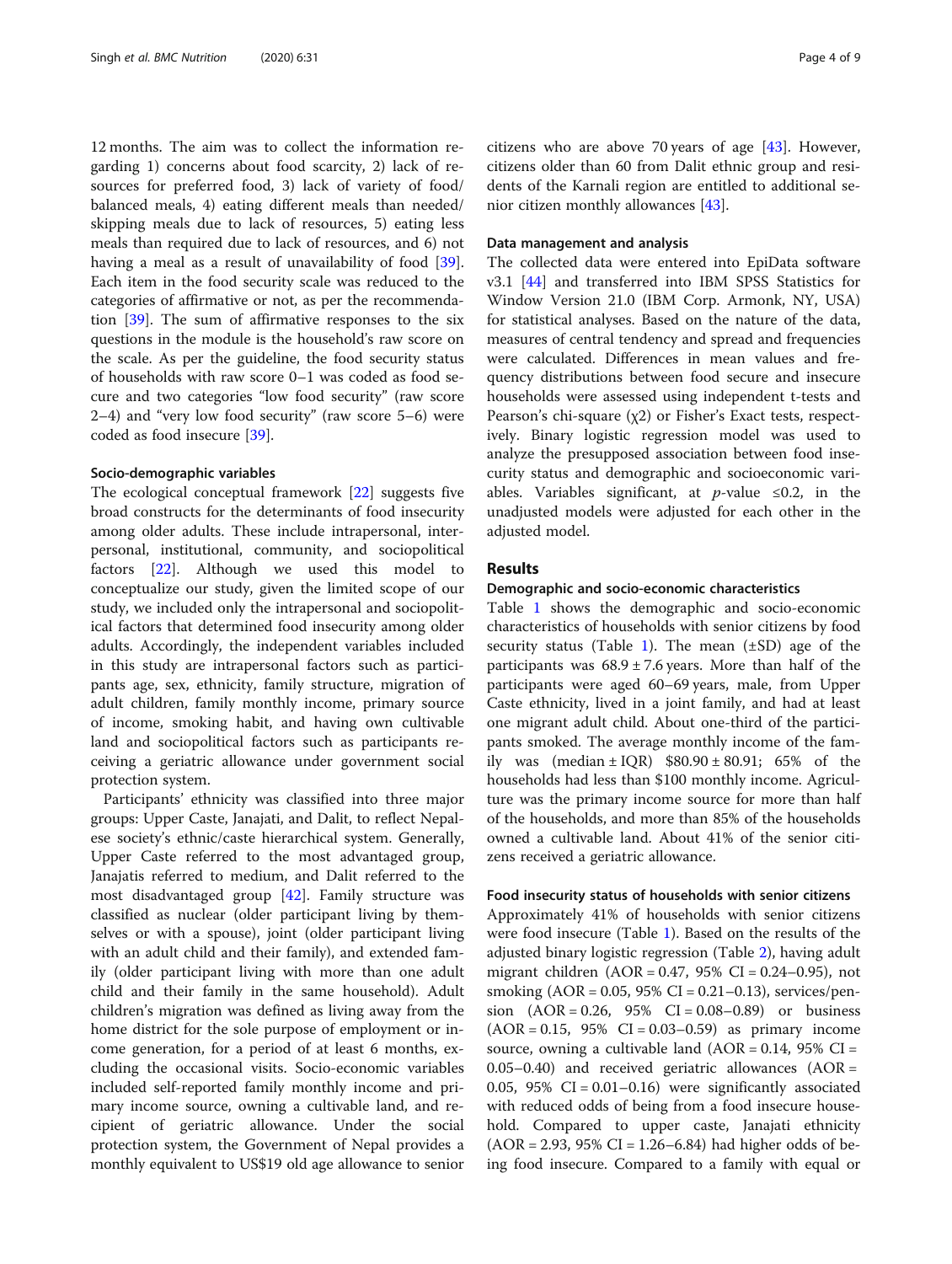## <span id="page-4-0"></span>Table 1 Demographic and socioeconomic characteristics of senior citizens by household food security status

| Characteristics                              | Total<br>Sample<br>$n = 260$ | Food Security status |                   | $p$ -value |
|----------------------------------------------|------------------------------|----------------------|-------------------|------------|
|                                              |                              | Food Secure          | Food Insecure     |            |
|                                              |                              | $n = 152(58.5%)$     | $n = 108(41.5%)$  |            |
|                                              | n (%)                        | n (%)                | n(%)              |            |
| Migration of adult children                  |                              |                      |                   | $0.020*$   |
| No                                           | 127 (48.8)                   | 65 (42.8)            | 62 (57.4)         |            |
| Yes                                          | 133 (51.2)                   | 87 (57.2)            | 46 (42.6)         |            |
| Age (mean $\pm$ SD)                          | $68.9 \pm 7.6$               | $69.4 \pm 6.9$       | $68.1 \pm 8.4$    | $0.192^a$  |
| Age category                                 |                              |                      |                   | $< 0.001*$ |
| $60 - 69$                                    | 148 (56.9)                   | 72 (47.4)            | 76 (70.4)         |            |
| $\geq$ 70 years                              | 112 (43.1)                   | 80 (52.6)            | 32 (29.6)         |            |
| Sex                                          |                              |                      |                   | 0.739      |
| Male                                         | 150 (57.7)                   | 89 (58.6)            | 61(56.5)          |            |
| Female                                       | 110 (42.3)                   | 63 (41.4)            | 47 (43.5)         |            |
| <b>Ethnicity</b>                             |                              |                      |                   | 0.120      |
| Upper Caste                                  | 174 (66.9)                   | 109 (71.7)           | 65 (60.2)         |            |
| Janajatis                                    | 53 (20.4)                    | 25 (16.4)            | 28 (25.9)         |            |
| Dalit                                        | 33 (12.7)                    | 18 (11.8)            | 15 (13.9)         |            |
| <b>Family structure</b>                      |                              |                      |                   | 0.599      |
| Nuclear                                      | 11(4.2)                      | 8(5.3)               | 3(2.8)            |            |
| Joint                                        | 154 (59.2)                   | 90 (59.2)            | 64 (59.3)         |            |
| Extended                                     | 95 (36.5)                    | 54 (35.5)            | 41 (38.0)         |            |
| <b>Smoking status</b>                        |                              |                      |                   | $< 0.001*$ |
| No                                           | 176 (67.7)                   | 124 (81.6)           | 52 (48.1)         |            |
| Yes                                          | 84 (32.3)                    | 28 (18.4)            | 56 (51.9)         |            |
| Family's monthly income (USD)                |                              |                      |                   |            |
| $<100\,$                                     | 170 (65.4)                   | 87 (57.2)            | 83 (76.9)         | $0.001*$   |
| $\geq 100$                                   | 90 (34.6)                    | 65 (42.8)            | 25 (23.1)         |            |
| Family's monthly income (USD) (median ± IQR) | $80.90 \pm 80.91$            | $97.08 \pm 85.36$    | $64.72 \pm 58.25$ |            |
| Primary income source of family              |                              |                      |                   | $0.012*$   |
| Agriculture                                  | 145 (55.8)                   | 77 (50.7)            | 68 (63.0)         |            |
| <b>Business</b>                              | 29 (11.2)                    | 23 (15.1)            | 6(5.6)            |            |
| Service /Pension/Allowance                   | 34 (13.1)                    | 25 (16.4)            | 9(8.3)            |            |
| Wages-based labor                            | 52 (20.0)                    | 27 (17.8)            | 25 (23.1)         |            |
| Own cultivable land                          |                              |                      |                   | $< 0.001*$ |
| No                                           | 38 (14.6)                    | 10(6.6)              | 28 (25.9)         |            |
| Yes                                          | 222 (85.4)                   | 142 (93.4)           | 80 (74.1)         |            |
| Geriatric allowance recipient                |                              |                      |                   | $0.001*$   |
| No                                           | 153 (58.8)                   | 76 (50.0)            | 77 (71.3)         |            |
| Yes                                          | 107 (41.2)                   | 76 (50.0)            | 31 (28.7)         |            |

a: p-value from independent t-test; others are from Chi-Square test

\*: p < 0.05

SD Standard deviation, IQR Interquartile Range

above US\$100 monthly income, a family with less than US\$100 monthly income had significantly higher odds of being food insecure (AOR = 2.26, 95% CI = 1.08–4.76).

## Discussion

This study was conducted to identify the determinants of food insecurity among households with senior citizens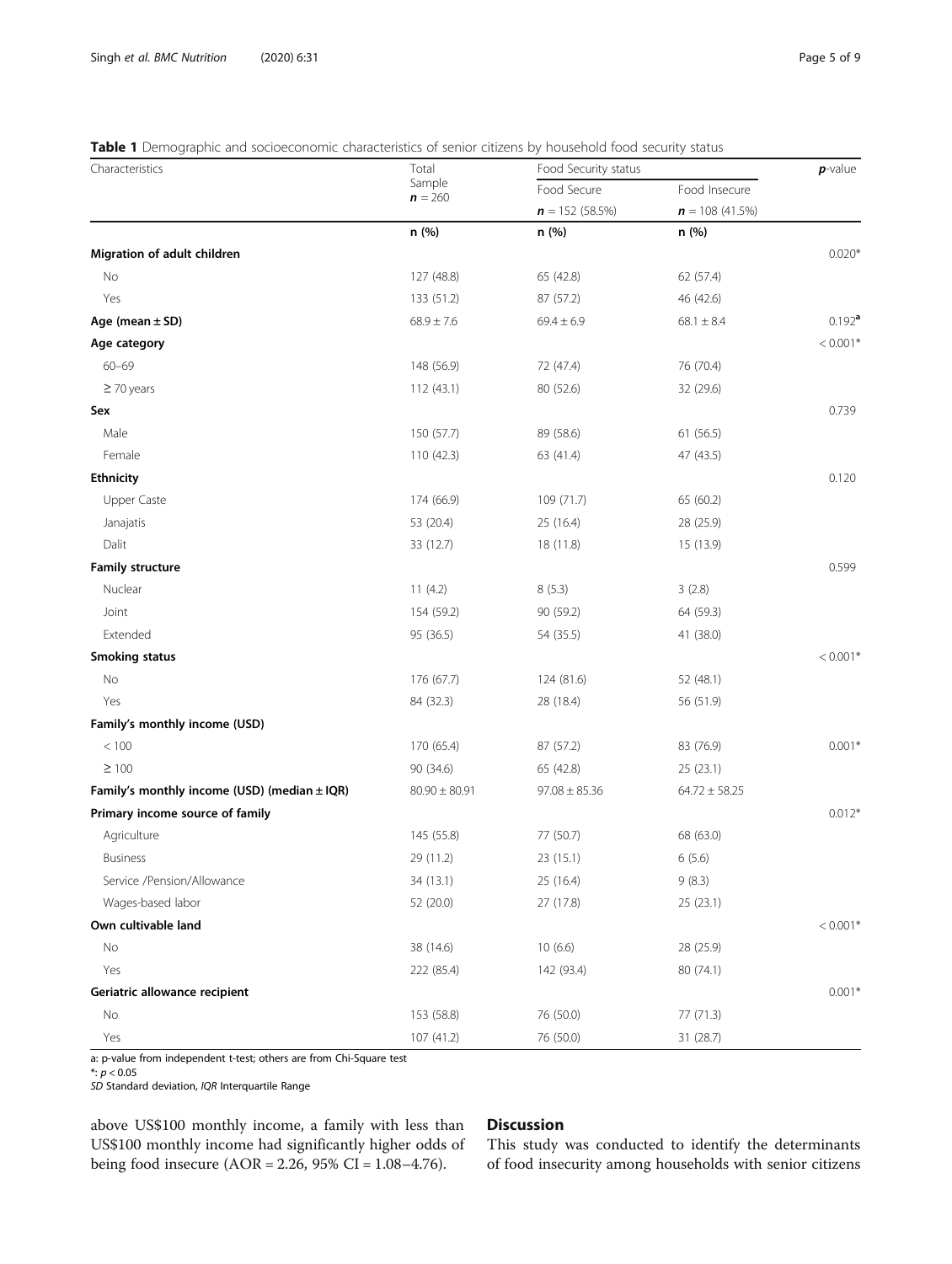<span id="page-5-0"></span>

| Table 2 Factors associated with food insecurity of households |  |  |
|---------------------------------------------------------------|--|--|
| with at least one senior citizen                              |  |  |

| Characteristics                 | Unadjusted                        | Adjusted <sup>a</sup>           |  |
|---------------------------------|-----------------------------------|---------------------------------|--|
|                                 | OR (95%CI)                        | OR (95%CI)                      |  |
| Age of the participants         | $0.97$ $(0.94 - 1.01)^*$          | $1.06(0.99 - 1.13)$             |  |
| Migration of adult children     |                                   |                                 |  |
| No                              | Ref                               | Ref                             |  |
| Yes                             | $0.55(0.33 - 0.91)^{x}$           | $0.47$ (0.24-0.95)*             |  |
| Sex                             |                                   |                                 |  |
| Male                            | Ref                               |                                 |  |
| Female                          | 1.08 (0.66-1.79)                  |                                 |  |
| <b>Ethnicity</b>                |                                   |                                 |  |
| Upper caste                     | Ref                               | Ref                             |  |
| Janajati                        | $1.87(1.01 - 3.49)^{*}$           | 2.93 (1.26-6.84)*               |  |
| Dalits                          | 1.39 (0.66-2.96)                  | $0.99(0.37 - 2.61)$             |  |
| <b>Family structure</b>         |                                   |                                 |  |
| Nuclear                         | Ref                               |                                 |  |
| Joint                           | $0.93(0.55 - 1.57)$               |                                 |  |
| Extended                        | $0.49(0.12 - 1.97)$               |                                 |  |
| <b>Smoking status</b>           |                                   |                                 |  |
| No                              | $0.21$ $(0.12-0.36)$ <sup>*</sup> | $0.05(0.21 - 0.13)^{x}$         |  |
| Yes                             | Ref                               | Ref                             |  |
| Family's monthly income (USD)   |                                   |                                 |  |
| < 100                           | 2.48 (1.43-4.30) <sup>*</sup>     | $2.26$ (1.08-4.76) <sup>*</sup> |  |
| $\geq 100$                      | Ref                               | Ref                             |  |
| Primary source of family income |                                   |                                 |  |
| Agriculture                     | $0.38$ (0.15-0.99)*               | $0.46(0.19 - 1.10)$             |  |
| <b>Business</b>                 | $0.28$ (0.09-0.80)*               | $0.15(0.03 - 0.59)$ *           |  |
| Service/Pension/Allowances      | $0.95(0.50 - 1.79)$               | $0.26$ (0.08-0.89)*             |  |
| Wages-based labor               | Ref                               | Ref                             |  |
| Own a cultivable land           |                                   |                                 |  |
| No                              | Ref                               | Ref                             |  |
| Yes                             | $0.20$ (0.093-0.436) <sup>*</sup> | $0.14$ $(0.05 - 0.40)^{*}$      |  |
| Geriatric allowance recipient   |                                   |                                 |  |
| No                              | Ref                               | Ref                             |  |
| Yes                             | $0.40$ $(0.23 - 0.68)^T$          | $0.05$ $(0.01 - 0.16)^*$        |  |

 $^*\!p$  < 0.05; Ref: reference category; OR Odds Ratio, CI Confidence Interval <sup>a</sup> Adjusted for variables significant in the unadjusted model

in far-western Nepal. The study found that 41.1% of such households were food insecure. Factors such as having an adult migrant child, not smoking, having a higher family income, having service/pension or business as a primary income source, and owning a cultivable land were associated with reduced odds of being food insecure. High prevalence of food insecurity in this study was expected given that Nepal is one of the poorest countries, with less than US\$1000 gross domestic income per capita [\[8](#page-7-0)] and about five million Nepalese being affected by severe hunger and malnutrition [\[10](#page-7-0)]. Further, the far-western areas of the country are least developed compared to eastern and or central parts and most severely affected by chronic food insecurity [[15](#page-7-0), [45\]](#page-8-0). Moreover, older adults are at increased risk of food insecurity due to several factors such as financial constraints, functional limitation, disability, and social isolation [\[23\]](#page-7-0).

In this study, adult children's migration was associated with greater food security. We believe that the remittance from labor migration may have uplifted the households' food purchasing power and thus increased food security. Previous studies also provide evidence that migration of adult family members for jobs and family receiving remittances back home were found to be positively associated with household food security [[46](#page-8-0), [47\]](#page-8-0). For example, a recent study by Szabo et al. on the impacts of remittance income on human-wellbeing in tropical delta regions found that households receiving remittances were significantly more likely to be food secure and had greater access to clean drinking water and sanitation [\[47](#page-8-0)]. Another study focusing on Bangladesh, also showed that receiving remittances was positively associated with household food security, measured by calorie intake [\[48](#page-8-0)].

The links between low-income status and food insecurity are well-documented [[49\]](#page-8-0). Given that family's income impacts their purchase capacity and food affordability, the association between low-income status and food insecurity observed in this study was expected and is consistent with similar studies conducted in both resource-rich and poor settings [[49](#page-8-0), [50\]](#page-8-0). In this study, several economic indicators, such as higher household income, receiving the geriatric allowance, and possession of cultivable land, were associated with lower odds of being food insecure. The finding related to owning cultivable land was expected in the Nepalese context since agriculture is mostly subsistence-based, whereby the produced food is used to meet the family needs first. This result is analogous with the study from Ethiopia, which found that small scale ownership of agriculture land has a positive effect on household food security [\[51\]](#page-8-0).

Interestingly, smoking status was positively associated with food insecurity status. Previous studies, among a nationally representative sample of Nepalese households [[52\]](#page-8-0), among low-income families in Indonesia [[53](#page-8-0)], and the US [\[54](#page-8-0)], also provide evidence of a positive association between household food insecurity and parental or family members' smoking. This finding is concurrent with the assumption that family members' use of tobacco products affects the household's expenditure on food and health services in resource-poor settings [\[55](#page-8-0)]. However, due to the lack of total household expenditure data, this study could not explain the actual effect size of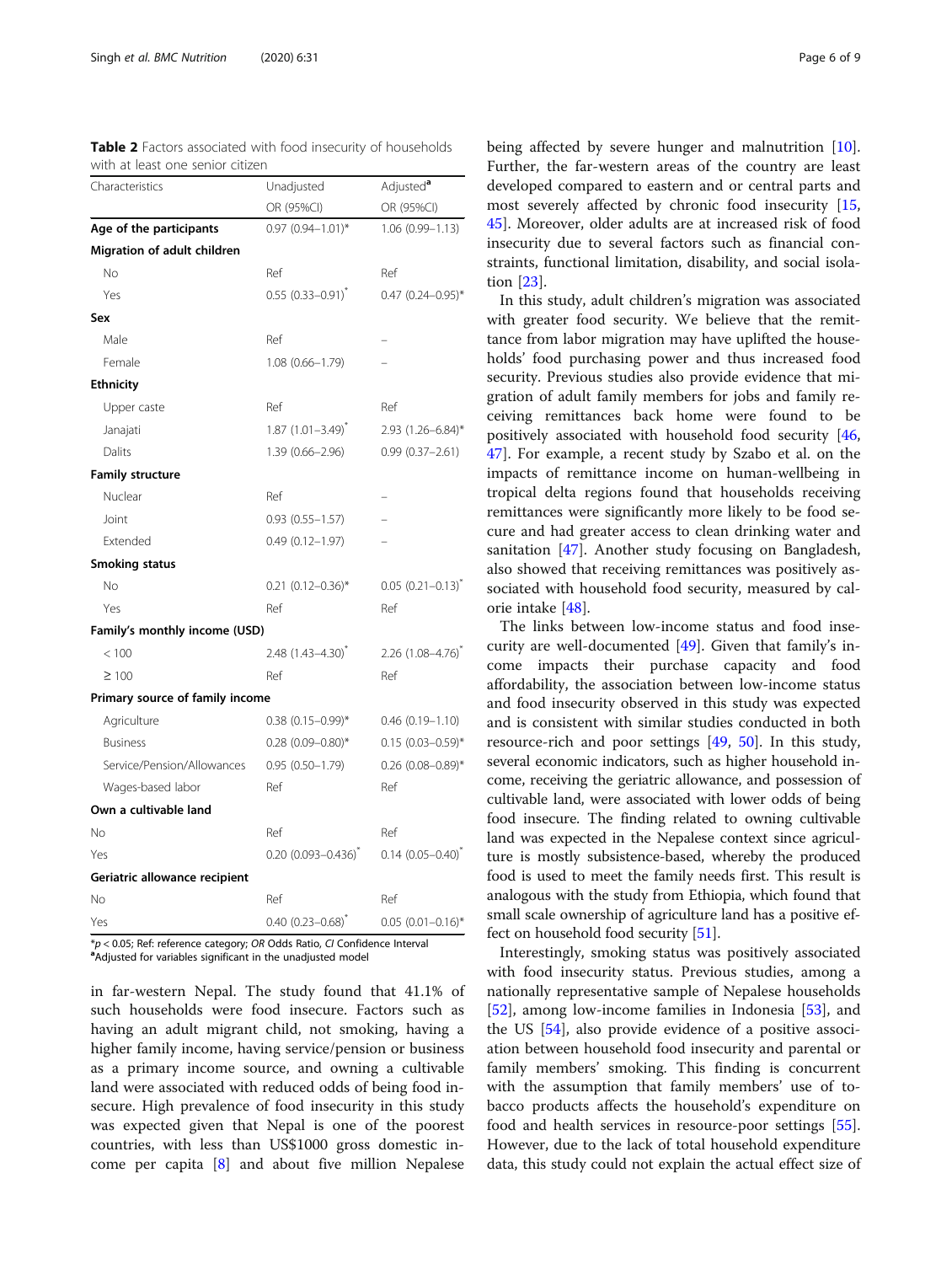expenditure on tobacco consumption and food insecurity household food insecurity. The evidence that Nepalese households spend on an average about 5% of their annual expenditure on tobacco products [[56](#page-8-0)] supports this result.

The results of this study should be viewed in light of its limitations. First, the cross-sectional design of this study does not allow for the establishment of a temporal association between food insecurity and the various demographic and socio-economic variables analyzed, and thus, no causality should be inferred. Second, the tool was developed by the United States Department of Agriculture for the assessment of food insecurity in American households and hasn't been previously validated in the Nepali context, its validity in the Nepali context and/or among the older Nepali population may be questionable. Future studies may be needed to further assess the validity of this tool in the Nepalese context. Third, the study setting included an urban area in the far west of the country, which may limit the external validity of the study's findings, especially in terms of similar households in rural areas and /or other parts of the country. It can be assumed that food insecurity rates might be higher in rural areas because, in general, households in rural Nepal are more likely to be poorer than urban house-holds [\[57](#page-8-0)]. However, in this study, given that cultivatable land, which is more common in rural Nepal, was associated with higher food security, it is also possible that households in rural areas are likely to grow their own food and thus may have better food security status than urban. Additional studies among senior citizens in different regions of the country should be conducted for a comprehensive understanding of food insecurity; more specifically, those evaluating the hypothesized bi-directional relationship between urbanrural residency and food security status. Additionally, in a joint/extended family structure in Nepal, decision-making regarding food purchase is often done by the eldest woman in the household, often mother or mother-in-law, whereas cooking responsibility is of women-daughter in law or the eldest daughter [\[58](#page-8-0)]. Further, daughter-in-law or wife served the food and ate last; the oldest male member was served first. In the context of food insecurity, the serving order implies that if there wasn't enough to eat in the household, it is younger adult women, mostly daughter-in-law or wife, who is most likely to go hungry [\[58](#page-8-0)]. Hence, variability in food insecurity experience may be noted even in the same household. A limitation is also felt in terms of the use of faceto-face interview for data collection as individuals may not disclose sensitive food security status due to social desirability.

## Conclusion

This study aimed at examining the determinants of food insecurity among households with senior citizens in the context of high out-migration. Our study is one of the pioneering studies to shed light on this important but understudied topic in Nepal's context. It provided evidence that the economic migration of adult children may benefit left-behind older parents and reduce their food insecurity risks. Other key determinants of food security status amongst the household with older citizens included household socioeconomic indicators and ethnicity. These results highlight persisting inequalities in the Nepali society and, in particular, among the older population. While our results can be generalized in Western Nepal, the study findings illustrate a pressing need to conduct further research on food security status among the Nepali senior citizens – at the national level and accounting for multiple aspects of inequality. The results of this study also call for immediate action from stakeholders to support food insecure senior citizens, especially those from low-income families. As the Government of Nepal is in a preconception phase of devising national plans and policies for senior citizens, food insecurity issues should also be given priority within the agenda.

#### **Abbreviation**

AOR: Adjusted Odds Ratio

#### Acknowledgements

We are thankful to all the study participants who have provided us with their valuable information and time to accomplish the study.

#### Authors' contributions

Devendra Raj Singh (DS), Saruna Ghimire (SG), Eva M Jeffers (EJ), Sunita Singh (SS1), Dhirendra Nath (DN), Sylvia Szabo (SS2). Conceived and designed the study: DS and SG. Tool translation to Nepali: DS, SG, DN and SS1. Facilitated data collection in the field: DS, SS1 and DN. Analyzed the data: DS, SS1 and DN. Drafted the manuscript: DS, SG, EJ, DN and SS2. Critical revision of the manuscript: DS, DN, SS1, EJ, SS2 and SG. Approval of the final version of the manuscript: DS, SG, SS1, EJ, DN and SS2.

#### Funding

None.

#### Availability of data and materials

All data analyzed during this study are available from corresponding author on reasonable request.

#### Ethics approval and consent to participate

This study was granted ethical clearance from ethical review board of Nepal Health Research Council (Ref no: 540/2017). Permission was also granted by the local Municipality Office. Written informed consent was obtained from all the participants. Participation was voluntary, and participants' identity were kept confidential.

#### Consent for publication

Not applicable.

#### Competing interests

The authors state that they have no competing interests.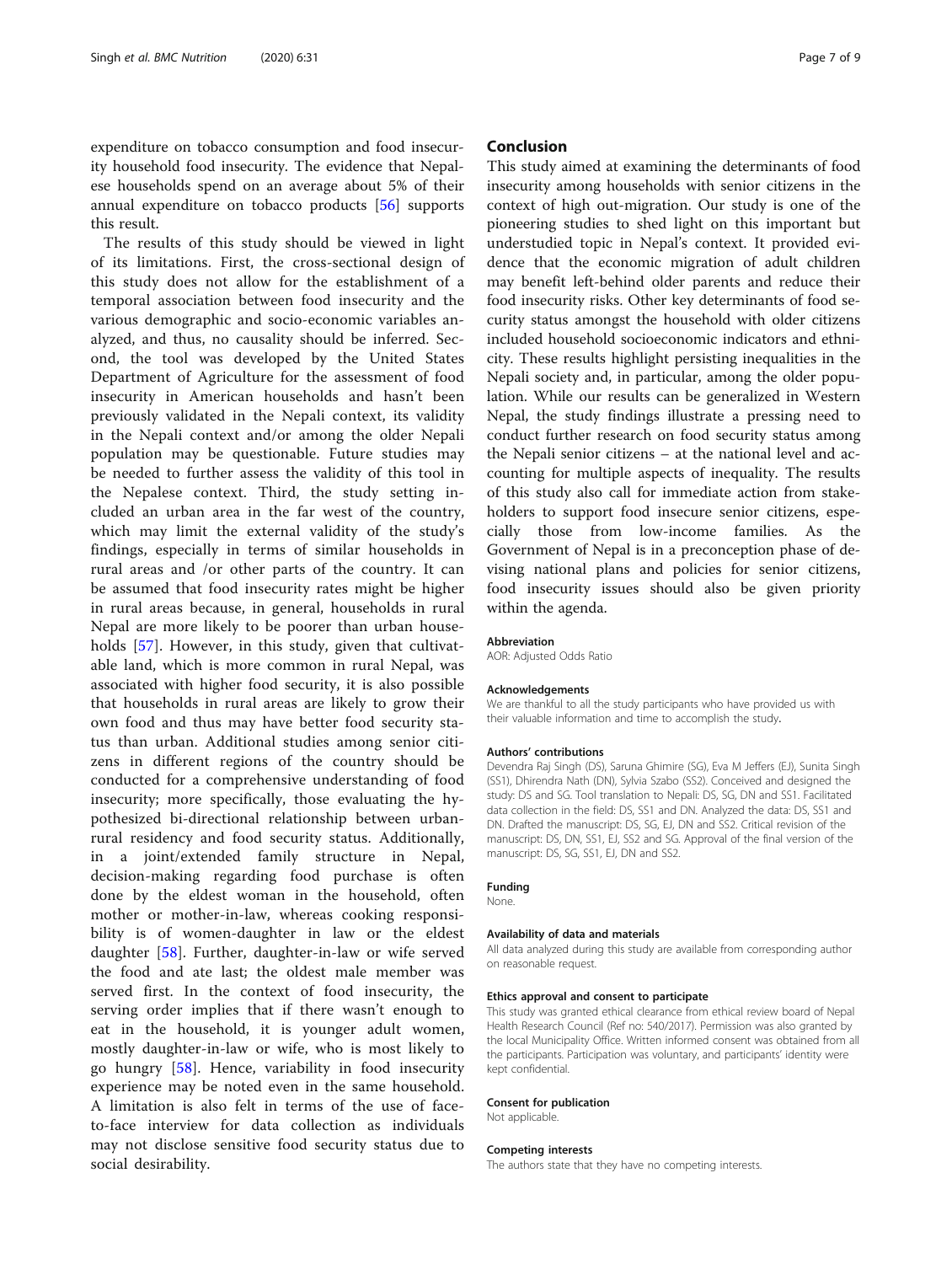#### <span id="page-7-0"></span>Author details

<sup>1</sup>Department of Public Health, Asian College for Advance Studies, Purbanchal University, Satdobato, Lalitpur, Nepal. <sup>2</sup>Southeast Asian Development Actions Network (SADAN), Lalitpur, Nepal. <sup>3</sup>Department of Sociology and Gerontology and Scripps Gerontology Center, Miami University, Oxford, OH, USA. <sup>4</sup>Colorado School of Public Health at the University of Northern Colorado, Greeley, CO, USA. <sup>5</sup>Central Department of Home Science, Padma Kanya Multiple Campus, Tribhuvan University, Kathmandu, Nepal. 6 Department of Development and Sustainability, Asian Institute of Technology, Khlong Luang, Pathum Thani, Thailand.

# Received: 30 August 2019 Accepted: 15 June 2020

## References

- 1. Maitra C. A review of studies examining the link between food insecurity and malnutrition. Rome; 2018. [http://www.fao.org/3/CA1447EN/ca1447en.](http://www.fao.org/3/CA1447EN/ca1447en.pdf) [pdf](http://www.fao.org/3/CA1447EN/ca1447en.pdf). Accessed 21 Mar 2020.
- 2. FAO. The State of Food Security and Nutrition in the World 2019. Rome; 2019. [www.fao.org/publications.](http://www.fao.org/publications) Accessed 21 Mar 2020.
- 3. Lee JS, Frongillo EA. Nutritional and health consequences are associated with food insecurity among U.S. elderly persons. J Nutr. 2001;131:1503–9. <https://doi.org/10.1093/jn/131.5.1503>.
- 4. Food and Agriculture Organization of The United Nations. Trade Reforms and Food Security Conceptualizing The Linkage. Rome; 2003. [http://www.](http://www.fao.org/3/a-y4671e.pdf) [fao.org/3/a-y4671e.pdf.](http://www.fao.org/3/a-y4671e.pdf) Accessed 20 Jul 2018.
- 5. Seidell JC, Halberstadt J. The global burden of obesity and the challenges of prevention. Ann Nutr Metab. 2015;66:7–12. [https://doi.org/10.1159/](https://doi.org/10.1159/000375143) [000375143](https://doi.org/10.1159/000375143).
- 6. Food and Agriculture Organization of the United Nations. The future of food and agriculture: Trends and challenges. Rome; 2017. [http://www.fao.](http://www.fao.org/3/a-i6583e.pdf) [org/3/a-i6583e.pdf](http://www.fao.org/3/a-i6583e.pdf). Accessed 20 Jul 2018.
- 7. Griggs D, Stafford-Smith M, Gaffney O, Rockström J, Öhman MC, Shyamsundar P, et al. Sustainable development goals for people and planet. Nature. 2013;495:305. [https://doi.org/10.1038/495305a.](https://doi.org/10.1038/495305a)
- World Economic Forum. The Global Competitiveness Report 2017-2018. Geneva; 2017. [http://www3.weforum.org/docs/GCR2017-2018/05FullReport/](http://www3.weforum.org/docs/GCR2017-2018/05FullReport/TheGlobalCompetitivenessReport2017-2018.pdf) [TheGlobalCompetitivenessReport2017](http://www3.weforum.org/docs/GCR2017-2018/05FullReport/TheGlobalCompetitivenessReport2017-2018.pdf)–2018.pdf.
- 9. Central Bureau of Statistics. National Climate Change Impact Survey 2016: A Statistical Report. Kathamndu; 2016. [http://cbs.gov.np/image/data/2017/](http://cbs.gov.np/image/data/2017/National_Climate%20Change_Impact_Survey_2016_Report_final.pdf) [National\\_Climate Change\\_Impact\\_Survey\\_2016\\_Report\\_final.pdf.](http://cbs.gov.np/image/data/2017/National_Climate%20Change_Impact_Survey_2016_Report_final.pdf) Accessed 16 Aug 2018.
- 10. Ministry of Agriculture and Development. Nepal: Zero Hunger Challenge National Action Plan (2016-2025). Kathmandu; 2016. [https://www.npc.gov.](https://www.npc.gov.np/images/category/ZHC_NAP_(2016_-_2025).pdf) [np/images/category/ZHC\\_NAP\\_\(2016\\_-\\_2025\).pdf](https://www.npc.gov.np/images/category/ZHC_NAP_(2016_-_2025).pdf). Accessed 16 Aug 2018.
- 11. Grebmer K von, , Bernstein J, Brown T, Prasai N, Yohannes Y, Towey O, et al. Global Hunger Index The Inequalities of Hunger. Washington DC/Dublin/ Bonn; 2017. [http://www.globalhungerindex.org/pdf/en/2017.pdf.](http://www.globalhungerindex.org/pdf/en/2017.pdf) Accessed 19 Jul 2018.
- 12. Ministry of Agricultural Development (MOAD). Nepal, Food and Nutrition Security Plan of Action (FNSP): A National Programme for Food and Nutrition Security. Kathmandu; 2013. [http://www.nnfsp.gov.np/PublicationFiles/d405d6](http://www.nnfsp.gov.np/PublicationFiles/d405d609-bb00-4708-831c-149dea4b4f49.pdf) [09-bb00-4708-831c-149dea4b4f49.pdf](http://www.nnfsp.gov.np/PublicationFiles/d405d609-bb00-4708-831c-149dea4b4f49.pdf). Accessed 29 Jul 2018.
- 13. Karki R, Adhikari B. A Review Report on Policies and Practices on Food Security and Right to Food in Nepal, Rural Reconstruction Nepal. 2016. [https://www.rrn.org.np/phocadownloadpap/Research\\_Reports/review\\_](https://www.rrn.org.np/phocadownloadpap/Research_Reports/review_report_right2food.pdf) [report\\_right2food.pdf](https://www.rrn.org.np/phocadownloadpap/Research_Reports/review_report_right2food.pdf). Accessed 29 Jul 2018.
- 14. Ministry of Health and Population; New ERA; and ICF. Nepal Demographic and Health Survey 2011. Kathamndu; 2011. [https://dhsprogram.com/pubs/](https://dhsprogram.com/pubs/pdf/FR257/FR257%5B13April2012%5D.pdf) [pdf/FR257/FR257%5B13April2012%5D.pdf.](https://dhsprogram.com/pubs/pdf/FR257/FR257%5B13April2012%5D.pdf)
- 15. Ministry of Health; New ERA; and ICF. Nepal Demographic and Health Survey 2016. Kathmandu; 2017. [https://dhsprogram.com/pubs/pdf/FR336/](https://dhsprogram.com/pubs/pdf/FR336/FR336.pdf) [FR336.pdf](https://dhsprogram.com/pubs/pdf/FR336/FR336.pdf).
- 16. Central Bureau of Statistics. National Population and Housing Census 2011(Population Projection 2011 – 2031). Kathmandu; 2014. [https://nada.](https://nada.cbs.gov.np/index.php/catalog/54/related_materials) [cbs.gov.np/index.php/catalog/54/related\\_materials](https://nada.cbs.gov.np/index.php/catalog/54/related_materials).
- 17. UNFPA. Population situation analysis of Nepal. Kathamndu; 2017. [https://](https://www.unfpa.org/) [www.unfpa.org/.](https://www.unfpa.org/) Accessed 20 Mar 2020.
- 18. Government of Nepal. Senior Citizens Act, 2063 (2006). Kathmandu; 2006. [www.lawcommission.gov.npwww.lawcommission.gov.np](http://www.lawcommission.gov.npwww.lawcommission.gov.np). Accessed 16 Aug 2018.
- 
- 19. Jih J, Stijacic-Cenzer I, Seligman HK, Boscardin WJ, Nguyen TT, Ritchie CS. Chronic disease burden predicts food insecurity among older adults. Public Health Nutr. 2018;21:1737–42.
- 20. Fernandes SG, Rodrigues AM, Nunes C, Santos O, Gregório MJ, de Sousa RD, et al. Food insecurity in older adults: Results from the epidemiology of chronic diseases cohort study 3. Front Med. 2018;5:203.
- 21. Grammatikopoulou MG, Gkiouras K, Theodoridis X, Tsisimiri M, Markaki AG, Chourdakis M, et al. Food insecurity increases the risk of malnutrition among community-dwelling older adults. Maturitas. 2019;119:8–13. [https://](https://doi.org/10.1016/j.maturitas.2018.10.009) [doi.org/10.1016/j.maturitas.2018.10.009.](https://doi.org/10.1016/j.maturitas.2018.10.009)
- 22. Vilar-Compte M, Gaitán-Rossi P, Pérez-Escamilla R. Food insecurity measurement among older adults: implications for policy and food security governance. Glob Food Sec. 2017;14. <https://doi.org/10.1016/j.gfs.2017.05.003>.
- 23. Geriatric Center Nepal. Status Report on Elderly People ( 60 + ) in Nepal on Health , Nutrition and Social Status Focusing on Research Needs. Kathamndu; 2010. [http://ageingnepal.org/wp-content/uploads/2015/05/](http://ageingnepal.org/wp-content/uploads/2015/05/Status-of-older-people-Nepal.pdf) [Status-of-older-people-Nepal.pdf](http://ageingnepal.org/wp-content/uploads/2015/05/Status-of-older-people-Nepal.pdf).
- 24. Miller V, Yusuf S, Chow CK, Dehghan M, Corsi DJ, Lock K, et al. Availability, affordability, and consumption of fruits and vegetables in 18 countries across income levels: findings from the prospective urban rural epidemiology (PURE) study. Lancet Glob Heal. 2016;4:e695–703.
- 25. Shrestha L. Geriatric Health in Nepal: Concerns and Experience. 2012. [http://](http://www.nmcth.edu/images/gallery/ReviewArticle/oVWgaL%20Shrestha.pdf) [www.nmcth.edu/images/gallery/ReviewArticle/oVWgaL Shrestha.pdf](http://www.nmcth.edu/images/gallery/ReviewArticle/oVWgaL%20Shrestha.pdf). Accessed 28 May 2019.
- 26. Gautam TR. Migration and the problem of old age people in Nepal. Dhaulagiri J Sociol Anthropol. 2008;2. [https://doi.org/10.3126/dsaj.v2i0.1361.](https://doi.org/10.3126/dsaj.v2i0.1361)
- 27. Ghimire S, Baral BK, Karmacharya I, Callahan K, Mishra SR. Life satisfaction among elderly patients in Nepal: associations with nutritional and mental well-being. Health Qual Life Outcomes. 2018;16(1):118.
- 28. Bergmans RS, Palta M, Robert SA, Berger LM, Ehrenthal DB, Malecki KM. Associations between food security status and dietary inflammatory potential within lower-income adults from the United States National Health and nutrition examination survey, cycles 2007 to 2014. J Acad Nutr Diet. 2018;118:994–1005.
- 29. Crush JS, Caesar MS. Food remittances and food security: a review. Migr Dev. 2018;7:180–200. <https://doi.org/10.1080/21632324.2017.1410977>.
- 30. Thow AM, Fanzo J, Negin J. A systematic review of the effect of remittances on diet and nutrition. Food Nutr Bull. 2016;37:42–64.
- 31. Singh DR, Ghimire S, Upadhayay SR, Singh S, Ghimire U. Food insecurity and dietary diversity among lactating mothers in the urban municipality in the mountains of Nepal. PLoS One. 2020;15:e0227873. [https://doi.org/10.](https://doi.org/10.1371/journal.pone.0227873) [1371/journal.pone.0227873](https://doi.org/10.1371/journal.pone.0227873).
- 32. Government of Nepal/Word Bank Group/ World Food Program/Unicef. Small Area Estimation of Food Insecurity and Undernutrition in Nepal. Kathmandu; 2014. [https://documents.wfp.org/stellent/groups/public/](https://documents.wfp.org/stellent/groups/public/documents/ena/wfp277412.pdf?_ga=2.117950669.576637699.1532591384-1458568340.1532591384) [documents/ena/wfp277412.pdf?\\_ga=2.117950669.576637699.15325913](https://documents.wfp.org/stellent/groups/public/documents/ena/wfp277412.pdf?_ga=2.117950669.576637699.1532591384-1458568340.1532591384) [84-1458568340.1532591384](https://documents.wfp.org/stellent/groups/public/documents/ena/wfp277412.pdf?_ga=2.117950669.576637699.1532591384-1458568340.1532591384). Accessed 26 Jul 2018.
- 33. Sharma JR, Sharma S. Enumerating Migration In Nepal: A Review. Kathamndu; 2011. [www.ceslam.org.](http://www.ceslam.org) Accessed 26 Jul 2018.
- 34. Government of Nepal. Labour Migration for Employment A Status Report for Nepal: 2014/2015. 2016. http://www.ilo.org/wcmsp5/groups/public/-- asia/---ro-bangkok/---ilo-kathmandu/documents/publication/wcms\_500311. pdf. Accessed 26 Jul 2018.
- 35. Election Commission Nepal. District Wise Constituency Map. 2017. [http://](http://www.election.gov.np/election/en/district-wise-constituency-map.html) [www.election.gov.np/election/en/district-wise-constituency-map.html](http://www.election.gov.np/election/en/district-wise-constituency-map.html).
- 36. Central Bureau of Statistics. National Population and Housing Census 2011. Kathmandu; 2012. [http://cbs.gov.np/image/data/Population/NationalReport/](http://cbs.gov.np/image/data/Population/NationalReport/National%20Report.pdf) [National Report.pdf](http://cbs.gov.np/image/data/Population/NationalReport/National%20Report.pdf). Accessed 21 Jul 2018.
- 37. Ghimire S, Kumar Baral B, Callahan K. Nutritional assessment of communitydwelling older adults in rural Nepal; 2017. [https://doi.org/10.1371/journal.](https://doi.org/10.1371/journal.pone.0172052) [pone.0172052.](https://doi.org/10.1371/journal.pone.0172052)
- 38. Ghimire S, Singh DR, Nath D, Jeffers EM, Kaphle M. Adult children's migration and well-being of left behind Nepalese elderly parents. J Epidemiol Glob Health. 2018. <https://doi.org/10.1016/j.jegh.2018.07.004>.
- 39. Bickel G, Nord M, Price C, Hamilton W, Cook J. Guide to Measuring Household Food Security. Alexandria; 2000. [https://fns-prod.azureedge.net/](https://fns-prod.azureedge.net/sites/default/files/FSGuide.pdf) [sites/default/files/FSGuide.pdf.](https://fns-prod.azureedge.net/sites/default/files/FSGuide.pdf)
- 40. Sethi V, Maitra C, Avula R, Unisa S, Bhalla S. Internal validity and reliability of experience-based household food insecurity scales in Indian settings. Agric Food Secur. 2017;6:21. <https://doi.org/10.1186/s40066-017-0099-3>.
- 41. Mukhopadhyay DK, Mukhopadhyay S, Biswas AB. Enduring starvation in silent population: a study on prevalence and factors contributing to household food